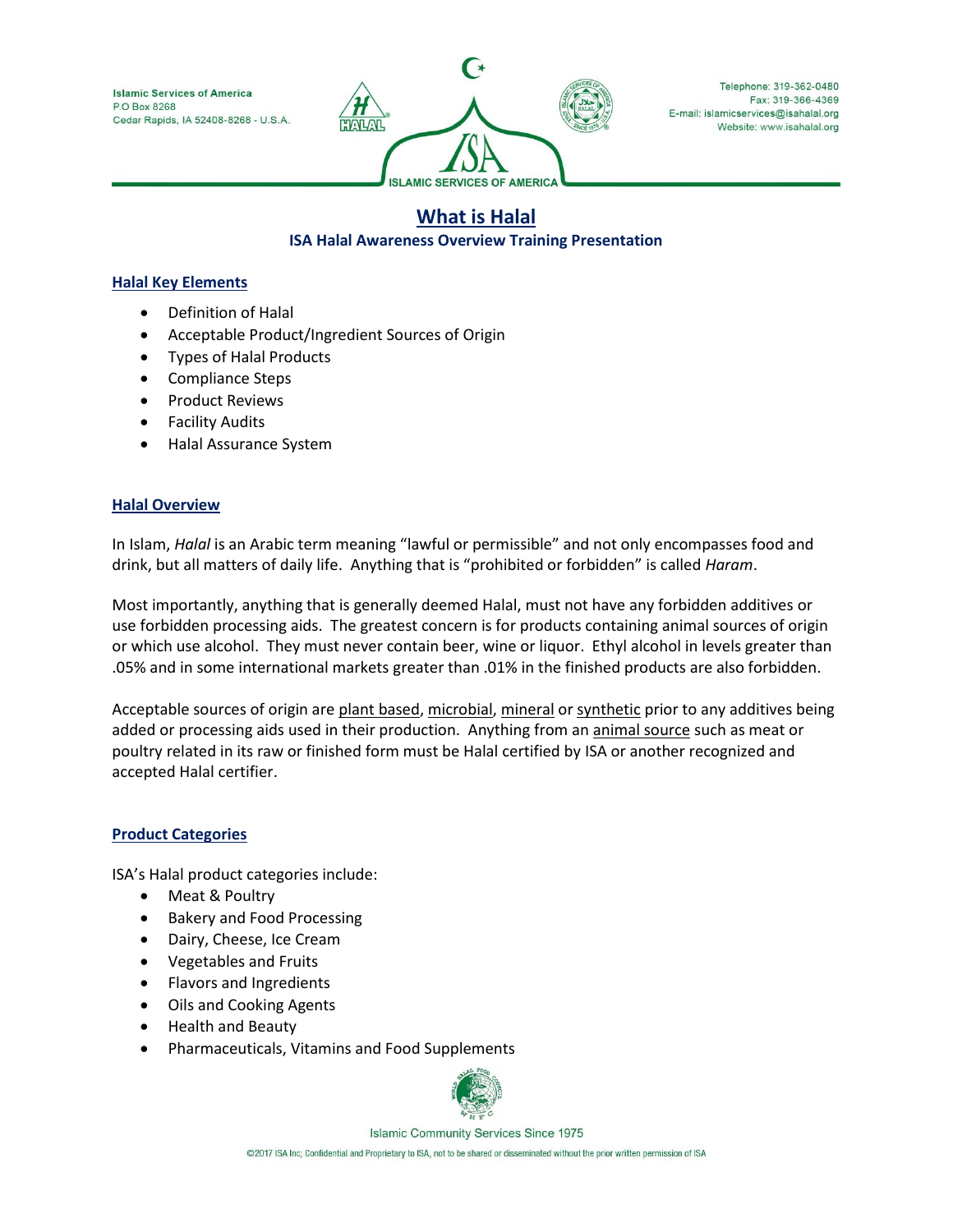**Islamic Services of America** P.O Box 8268 Cedar Rapids, IA 52408-8268 - U.S.A



Telephone: 319-362-0480 Fax: 319-366-4369 E-mail: islamicservices@isahalal.org Website: www.isahalal.org

• Non-Consumables such as Packaging, Lubricants, Filters, Minerals

### **Halal Compliance Processes**

Halal compliance is achieved through a number of processes which include but are not limited to:

- Halal product and ingredient reviews for approval by ISA
- Review of customer production process flows
- Onsite Halal facility audit inspections (initial and annually thereafter) to ensure segregation is followed for the incoming raw materials (Halal certified or Halal compliant as approved by ISA), during the production process (no commingling of Halal and non Halal ingredients) and during the packaging, labeling and post production storage whereby Halal items are identified, labeled and separated from non Halal items.
- Sanitation, recall and other standard facility documentation and practices are reviewed

# **Halal Approvals, Audits, Production and Certification**

Halal product reviews take place before a client can move forward with Halal production and only after the products have been reviewed can they be formally listed on an ISA Halal certificate.

Halal facility audit inspections must also take place and be audited by ISA Halal QA Auditors according to Halal compliance checklists. Halal checklist criteria and an audit agenda are shared by ISA with customers and acknowledged by their QA team prior to the audit and again completed and confirmed by both parties following the audit.

Halal audits begin with an opening meeting with the identified customer staff (any and all are invited) for an overview about Halal and the planned agenda. Internal customer documentation is then reviewed for the existence and upkeep of standard industry regulations and practices such as HACCP, OSHA, etc. For existing customers and re-audit visits, all Halal documentation materials are also reviewed to ensure the customer has these on record for reference, training and ongoing Halal product and production compliance.

Following a complete facility tour including the incoming material storage areas, production, packaging and finished product storage areas, a closing meeting is conducted for a Q&A and findings review session.

ISA provides ongoing support for its customers relating to Halal compliance practices and ingredient suitability questions. Often, customers continually add more products to their line of Halal certified goods which simply requires providing ISA all ingredient statements and process flow charts for review and approval. ISA QA team members work directly with their customer counterparts for efficient and timely turnarounds. Additional interim Halal facility audit visits are not needed as long as nothing has



**Islamic Community Services Since 1975** @2017 ISA Inc; Confidential and Proprietary to ISA, not to be shared or disseminated without the prior written permission of ISA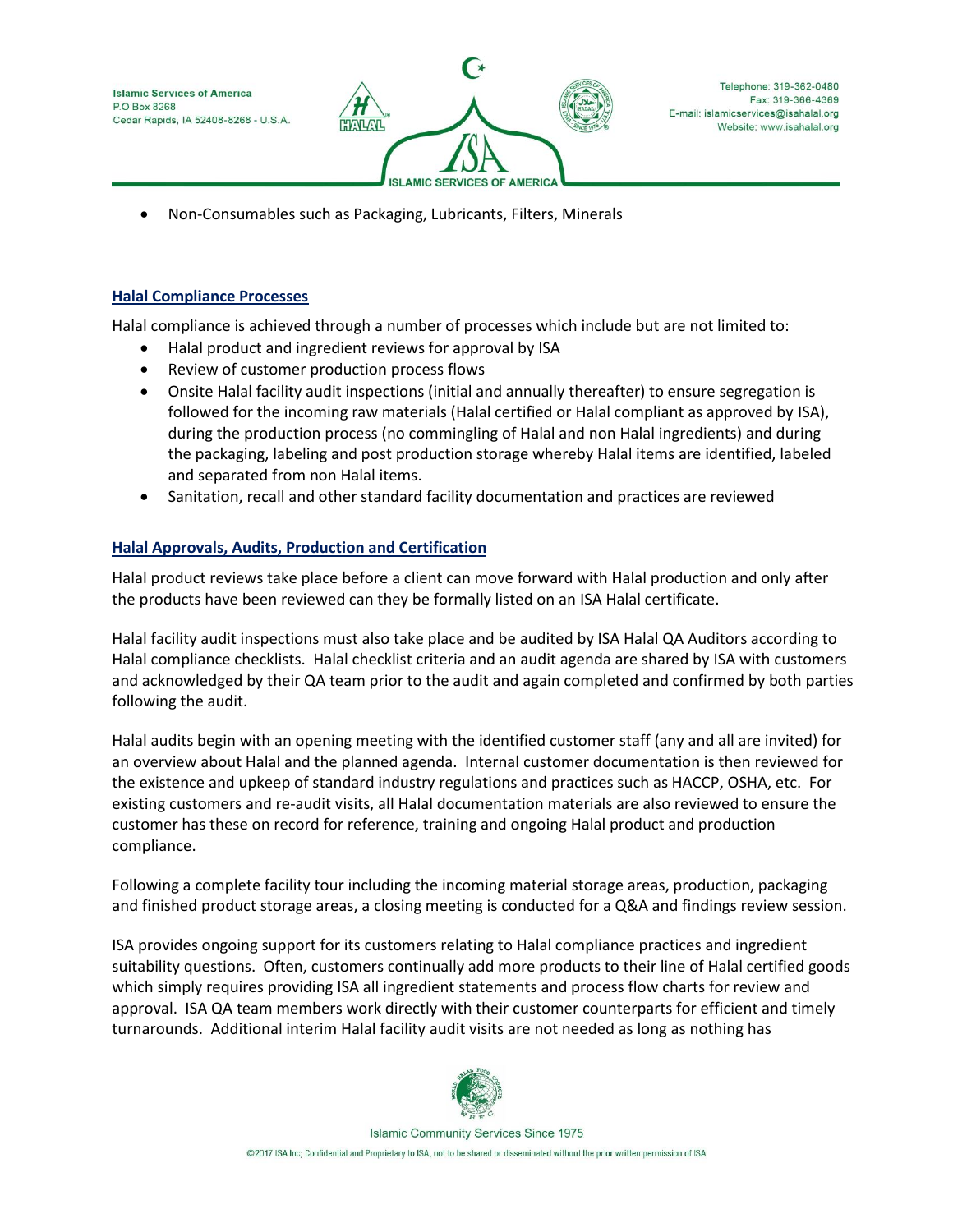**Islamic Services of America** P.O Box 8268 Cedar Rapids, IA 52408-8268 - U.S.A



Telephone: 319-362-0480 Fax: 319-366-4369 E-mail: islamicservices@isahalal.org Website: www.isahalal.org

significantly changed in the production facilities or processes. Additional interim site visits are required when new production or storage facilities and new third party toll manufacturers are added.

# **Halal Assurance System (HAS)**

ISA customers are asked and expected to agree to have a Halal Assurance System (HAS) in place. HAS consists of eleven (11) categories which serves as a guideline for Halal compliance and demonstrates the company's commitment to understanding and following general criteria for a Halal program. The HAS document is available from ISA and from the certified customer's QA points of contact and their Halal QA records.

# **In short, the HAS categories and abbreviated definitions include:**

- 1. **Halal Policy** The company's ownership and staff understand and agree to follow Halal guidelines.
- 2. **Halal Management Team** Identified company staff are assigned as responsible for the Halal program in their facilities.
- 3. **Training and Education** The company provides internal Halal overview training to new and existing staff as part of its standard quality and safety standards. ISA annual audits help support these efforts.
- 4. **Materials** All raw materials and processing aids are reviewed for Halal compliance with the understanding there must be no forbidden ingredients including pork and alcohol. Ingredient sources of origin must be confirmed and must be Halal certified if from animals.
- 5. **Product Production** Finished products must have been reviewed and approved for Halal compliance and production.
- 6. **Facility** All facilities handling Halal raw, finished and packaged products must be audited.
- 7. **Written Procedures for Critical Activities** Standard documentation and processes must be in place for tracking all Halal certified and/or approved ingredient sourcing/procurement and handling.
- 8. **Traceability** Written procedures must exist for Halal production, product coding and recall purposes.
- 9. **Product Handling for Product That Does Not Meet Criteria** Non-Halal ingredients must be identified and segregated to avoid cross contamination and use in Halal production.
- 10. **Internal Audit** Company must perform internal checks to ensure HAS measures are in place, monitored and maintained with a means to identify and perform corrective measures as needed.
- 11. **Management Review** Company management must have a documented process for reviewing internal Halal compliance procedures.